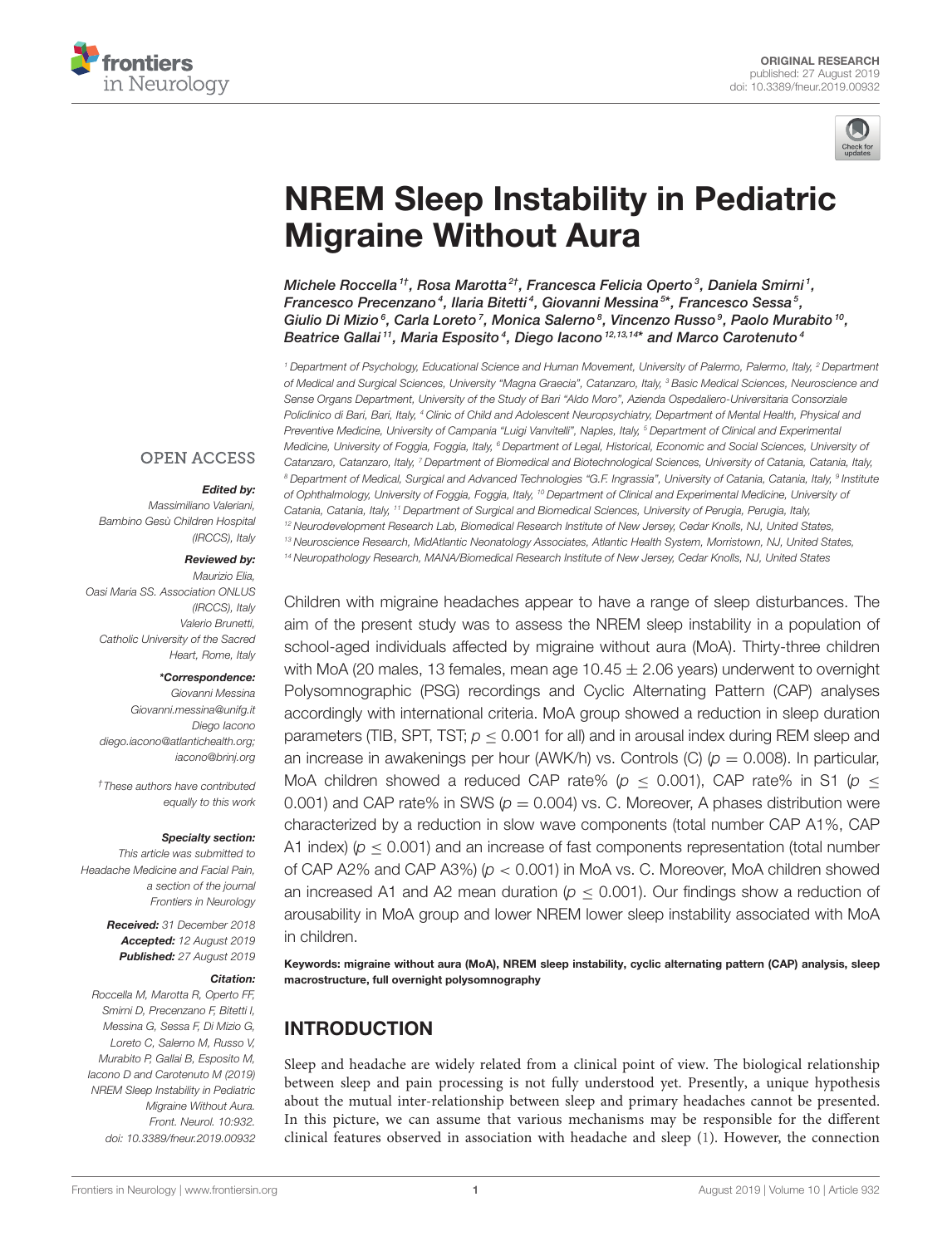between sleep disorders and primary headaches is clinically relevant since both conditions tend to establish mutual interrelationships that influence each other [\(2–](#page-4-1)[4\)](#page-4-2). In this context, the clinical observation raises questions regarding the pathogenesis of these disorders, involving pivotal cerebral structures (i.e., thalamus, hypothalamus, and some brainstem nuclei) and specific neurochemical pathways both in pain perception and sleep regulation.

The hypothalamus is crucial in both headache pathogenesis and sleep-wake cycle regulation because of its connection with the anti-nociceptive system [i.e., medulla oblongata, serotoninergic raphe nucleus, noradrenergic locus coeruleus, and periaqueductal gray matter (PAG)] the stimulation mediated by orexin on ventro-lateral part of PAG, and the inhibition on the anti-nociceptive activity in the caudal trigeminal nucleus [\(5–](#page-4-3)[7\)](#page-4-4).

In childhood, the most frequent primary headaches could be considered the migraine without aura (MoA) and tension-type headache with a prevalence of 2–17 and 0.9–24%, respectively [\(8,](#page-4-5) [9\)](#page-4-6). Children with migraine headaches appear to have more frequent sleep troubles consisting in insufficient sleep, maternal co-sleeping, longer sleep latency, more bedtime resistance, shorter sleep duration, daytime sleepiness, night awakenings, sleep anxiety, parasomnias, and sleep-disordered breathing compared to children from a normative community sample [\(10\)](#page-4-7).

To date, a limited number of polysomnographic studies carried out on patients with migraine, with no conclusive association about any peculiar characteristics of sleep architecture, although migraine attacks seem to be linked to REM stages and associated with a large amount of deep sleep [\(11\)](#page-4-8). Moreover, Goder et al. [\(12\)](#page-4-9) reported that migraine attacks were preceded by a significant decrease in arousals number, REM density, and in beta power band in the slow wave sleep, and by a decrease in alpha power during the first REM period. However, Vendrame et al. evidenced a high prevalence of sleep fragmentation (i.e., sleep disordered breathing, high rate of awakenings) in children with mild or severe migraine with an increasing related to the severity of symptoms [\(13,](#page-4-10) [14\)](#page-4-11). In a PSG study Karthik et al. showed significantly lower sleep efficiency, prolonged sleep onset latency, lesser stage 4 and NREM sleep, and a greater number of total awakenings in migraineurs compared to the controls [\(15\)](#page-4-12). In 2016, Nayak et al. showed a decreased REM arousability as well as a decreased overall CAP rate and CAP cycling in adult patients with migraine as compared to controls [\(16\)](#page-4-13). In this perspective, we have hypothesized that the sleep parameters (such as macrostructure and microstructure) could be different in children affected by MoA respect of typical developing healthy comparisons (control subjects [C]). Therefore, the aim of the present study was to assess the NREM sleep instability in a population of school- aged individuals affected by MoA vs. C.

# MATERIALS AND METHODS

### Study Population

Thirty-three children affected by migraine without aura (MoA) (20 males, 13 females, mean age  $10.4 \pm 2.0$  years) underwent to an overnight PSG recording, after one adaptation night to avoid the first-night effect in the Sleep Laboratory of Child and Adolescent Neuropsychiatry at the Università degli Studi della Campania "Luigi Vanvitelli", Campania Region, Italy. The diagnosis of migraine was made according to international criteria [\(17\)](#page-4-14). None of those recruited children had taken prophylactic medication or neither any other regular medication for at least the 2 weeks prior to neither recruitment nor migraine attacks for 48 h at least before the study began.

Following recruitment, to verify the headache characteristics monthly headache frequency and mean headache duration was assessed from daily headache diaries kept by all the children. The headache intensity was assessed on a visual analog (VAS) scale. Exclusion criteria were neurological (i.e., epilepsy, neuromuscular disorders) or psychiatric symptoms (Attention Deficit Hyperactivity Disorder, anxiety, depression, behavior problems), mental retardation (IQ  $\leq$ 70), borderline intellectual functioning (IQ ranging from 71 to 84), and referred signs suggestive for the presence of sleep-related breathing disorders (i.e., habitual snoring, nocturnal apneas), for periodic limb movement disorder (i.e., nocturnal hyperkinesias) and recurrent parasomnias (>3 episodes per week).

In order to compare the data from MoA children with a control group, 52 healthy children (C) (29 males, 23 females, mean age  $9.9 \pm 2.4$  years) were enrolled from the Campania and Sicily regions schools. The subjects of both groups were recruited from the same urban area, were all of Caucasian origin and had middle socioeconomic status.

The investigation was carried out in accordance with the principles of the Declaration of Helsinki [\(18\)](#page-4-15). All adult subjects provided written informed consent and a parent or guardian of any child participant provided written informed consent on their behalf. All procedures were performed in accordance with International guidelines and were approved by Scientific Committee of University of Palermo (n◦ 2015-001160-19).

# Polysomnographic Evaluation (PSG)

Full overnight PSG recordings were performed according to international criteria [\(19–](#page-4-16)[21\)](#page-5-0), started at the subject's usual bedtime and continued until spontaneous morning awakening. The PSG scoring was visually analyzed by means of Hypnolab 1.2 sleep software analysis (SWS Soft, Italy) and the following conventional sleep parameters were evaluated:

- 1) Time in bed (TIB);
- 2) Sleep period time (SPT);
- 3) Total sleep time (TST);
- 4) Sleep latency (SL);
- 5) First REM latency (FRL);
- 6) Number of stage shifts/hour (SS/h); Number of awakenings/hour (AWN/h);
- 7) Sleep efficiency (SE%);
- 8) Percentage of SPT spent in wakefulness after sleep onset (WASO%);
- 9) Percentage of SPT spent in sleep stages 1 (N1%), 2 (N2%), slow-wave sleep (N3%), and REM sleep (REM%).

Moreover, the Arousal Index during the REM sleep was calculated.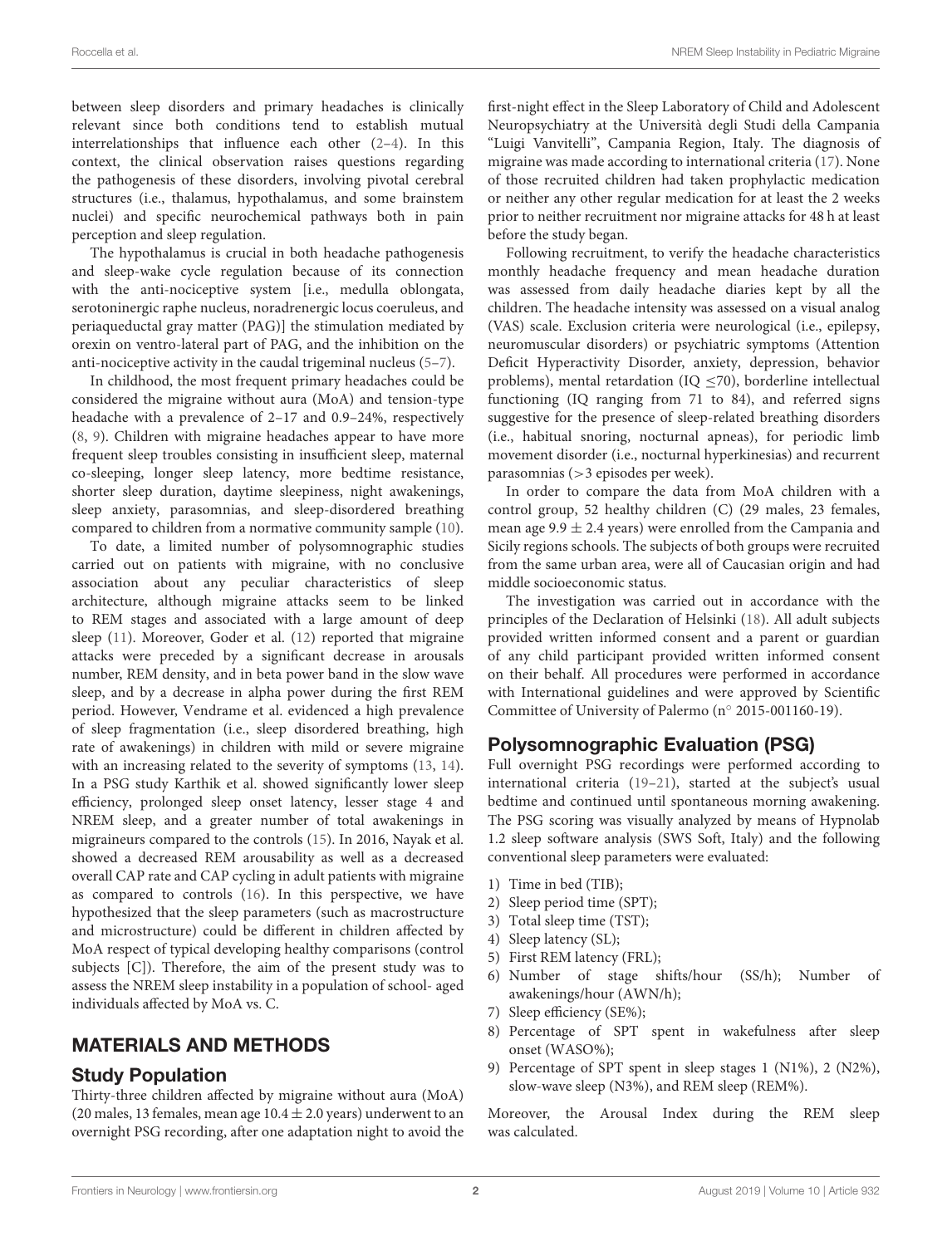About respiratory parameters, central, obstructive and hypopnea events were counted according to the standard criteria [\(22\)](#page-5-1) considering as abnormal an Apnea/Hypopnea index (AHI) >1 [\(23\)](#page-5-2). Moreover, periodic limb movements (PLMs) events were identified [\(24\)](#page-5-3) and a PLMI≥5 was considered abnormal.

# Cyclic Alternating Pattern (CAP) Analysis

CAP was scored following the standard criteria defined by Terzano et al. [\(25\)](#page-5-4). CAP A phases have been subdivided into a 3 stage hierarchy of arousal strength: A1 is defined as the A phase with synchronized EEG patterns (intermittent alpha rhythm in stage 1 and sequences of K complexes or delta bursts in the other NREM stages) associated with mild or trivial polygraphic variations; A2 is defined as the A phase with desynchronized EEG patterns preceded by or mixed with slow high-voltage waves (K complexes with alpha and beta activities, K alpha, and arousals with slow-wave synchronization) linked to a moderate increase of muscle tone and/or cardiorespiratory rate; and A3 as the A phase with desynchronized EEG patterns alone (transient activation phases or arousals) or exceeding two thirds of the phase A length and coupled with a remarkable enhancement of muscle tone and/or cardiorespiratory rate [\(25\)](#page-5-4).

The following CAP parameters were measured:

- CAP time (temporal sum of all CAP sequences) in NREM sleep;
- The CAP rate (percentage of total NREM sleep time occupied by CAP sequences);
- The number and duration of CAP cycles; the number and duration of CAP sequences;
- The number, duration, and percentage of A phases (including the phase A subtypes);
- A1 index (number of A1 phases per hour of NREM sleep);
- A2 index (number of A2 phases per hour of NREM sleep);
- A3 index (number of A3 phases per hour of NREM sleep);
- and the number and duration of B phases.

### Statistical Analysis

The comparisons between sleep architecture and CAP parameters, obtained in MoA children and typically developing children (C), were carried out by the Mann–Whitney U test. Bonferroni correction was applied. P-values <0.01 were considered statistically significant. STATISTICA (data analysis software system), version 6, StatSoft, Inc. (2001) was used for all statistical tests.

# RESULTS

The two groups (MoA and C) were matched for age, sex, and z-score Body Mass Index (z- BMI) (**[Table 1](#page-2-0)**). The migraine characteristics such as frequency, intensity and duration of attacks were showed in **[Table 1](#page-2-0)**. None of the children with migraine in our series were affected by a migraine attack during the sleep study.

As for the macrostructural findings, MoA group showed significant reduction in sleep duration parameters (TIB, SPT, TST;  $p \leq 0.001$  for all) and a significant increase in awakenings

<span id="page-2-0"></span>TABLE 1 | The comparison between migraine without aura (MoA) and typically developing children (Control) groups in age, sex distribution, and z-score Body Mass Index (z-BMI).

|                           | MoA            | Control         | р     |  |
|---------------------------|----------------|-----------------|-------|--|
|                           | $(N = 33)$     | $(N = 52)$      |       |  |
| Age                       | $10.45 + 2.06$ | $9.98 \pm 2.42$ | 0.355 |  |
| Sex (M/F)                 | 20/13          | 29/23           | 0.830 |  |
| 7-BMI                     | $0.43 + 0.51$  | $0.59 + 0.41$   | 0.115 |  |
| Frequency (attacks/month) | $9.18 + 2.84$  |                 |       |  |
| Duration (h)              | $6.39 + 2.56$  |                 |       |  |
| Intensity (VAS)           | $7.45 + 2.39$  |                 |       |  |

The frequency, duration, and intensity (assessed with Visuo-analogic Scale, VAS) of migraine attacks were described for MoA group. The t-Test and the Chi-square test, when appropriated, were applied. p values <0.05 were considered statistically significant.

per hours (AWK/h) vs. C ( $p = 0.008$ ; **[Table 2](#page-3-0)**). Moreover, the Arousal Index during REM sleep was lower in MoA vs. C children (p < 0.001; **[Table 2](#page-3-0)**).

As for the NREM sleep analysis, MoA children showed a reducing in CAP rate% ( $p \le 0.001$ ), CAP rate% in N1 ( $p \le 0.001$ ) and in CAP rate% in SWS ( $p = 0.004$ ) vs. C. Moreover, the A phases distribution were characterized by significant reduction in slow wave components (Total number CAP A1%, CAP A1 index)  $(p < 0.001)$  and an increasing in fast components representation (Total number of CAP A2% and CAP A3%) in comparison to C. MoA children show also an increased A1 and A2 mean duration ( $p \le 0.001$ ; **[Table 3](#page-3-1)**) in comparison to the healthy control group (C).

# **DISCUSSION**

Several reports in the medical literature suggest the existence of a correlation and/or comorbidity between sleep disorders and headache linked to putative common pathophysiological substrates. In general, it has well-known that specific headache disorders, like paroxysmal hemicrania, cluster headache, and hypnic headache may be related to the rapid eye movement sleep (REM) or to obstructive sleep apnea syndrome (OSAS) [\(4\)](#page-4-2). The details of the relationship mutual relationship between headache and sleep regulation are not still clearly understood, but it is known that sleep may be related to the occurrence of some headache syndromes while headache could cause or sustain various degrees of sleep disturbance (i.e., parasomnias, sleep disordered breathing, sleep-wake transition disorders). To date, in pediatric populations few studies seem to indicate a suggestive association between headaches and sleep disturbances, including primary snoring, obstructive sleep apnea, and NREM parasomnias although these data are mainly derived from questionnaire-based studies [\(8,](#page-4-5) [26–](#page-5-5)[30\)](#page-5-6).

On the other hand, clinical, and experimental data indicate that the thalamus may be considered as the key structure for migraine pathophysiology. EEG studies have shown that interictal migraine have low thalamo/thalamocortical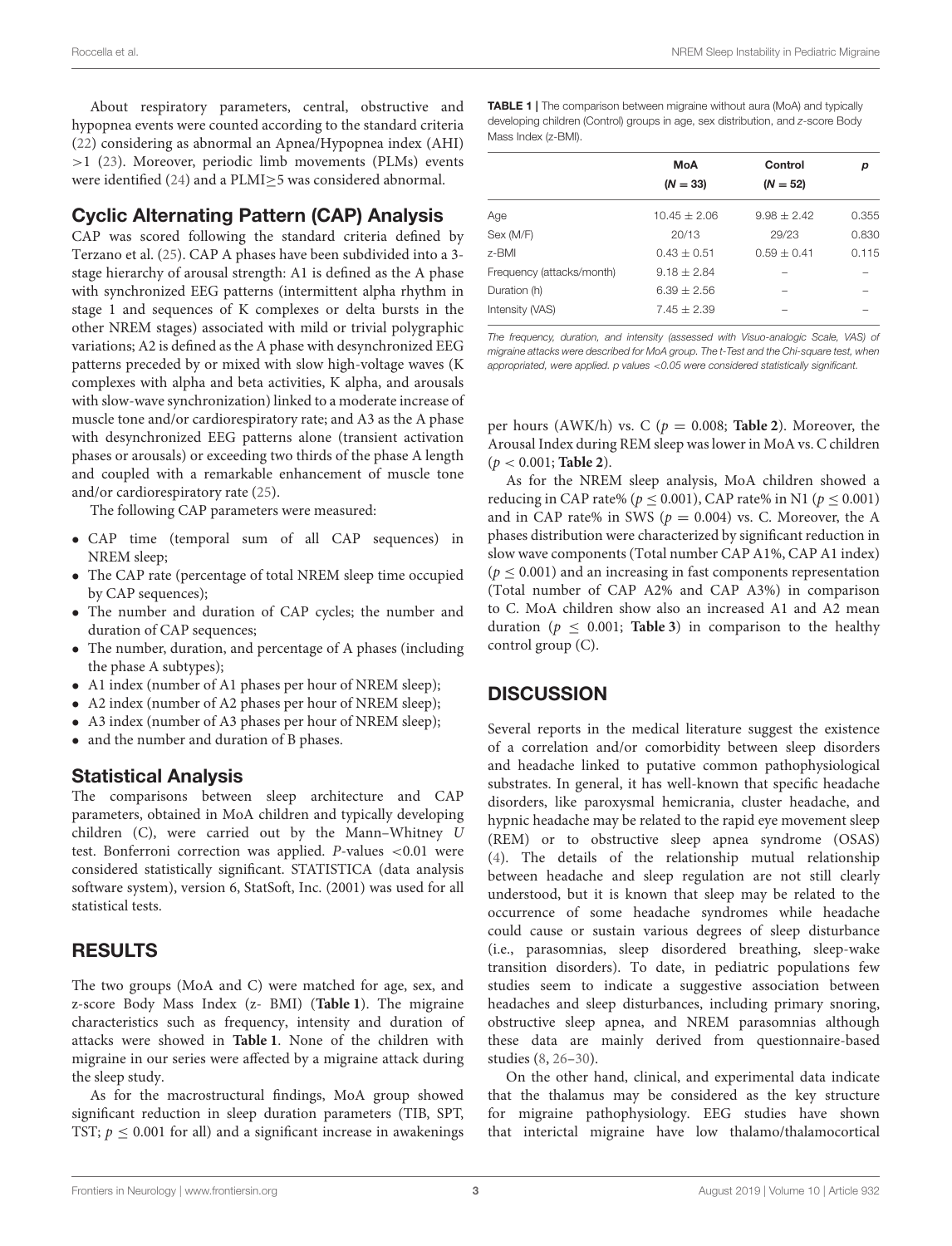<span id="page-3-0"></span>

| <b>TABLE 2</b>   Polysomnographic sleep macrostructure findings in MoA and normal |  |  |
|-----------------------------------------------------------------------------------|--|--|
| control group.                                                                    |  |  |

|                   |          | <b>MoA</b> control |          | Mann-Whitney U-Test |          |           |
|-------------------|----------|--------------------|----------|---------------------|----------|-----------|
|                   | $N = 33$ |                    | $N = 52$ |                     |          |           |
|                   | Mean     | Std.Dev.           | Mean     | Std.Dev.            | U        | p*        |
| TIB-min           | 473.697  | 46.459             | 588.933  | 88.132              | 185,0000 | 0.000     |
| SPT-min           | 446.076  | 47.033             | 557.462  | 83.305              | 186,0000 | 0.000     |
| TST-min           | 397.712  | 70.858             | 529.356  | 78.345              | 159,0000 | 0.000     |
| SOL-min           | 15.470   | 13.070             | 21.288   | 17.928              | 658,5000 | <b>NS</b> |
| FRL-min           | 143.727  | 58.193             | 124.423  | 50.707              | 695,0000 | <b>NS</b> |
| SS-h              | 9.242    | 2.700              | 8.756    | 3.490               | 787.5000 | <b>NS</b> |
| AWN-h             | 4.088    | 2.615              | 2.137    | 1.826               | 472,5000 | 0.008     |
| SE%               | 83.888   | 12.056             | 90.058   | 5.205               | 647.5000 | <b>NS</b> |
| WASO%             | 11.058   | 11.485             | 4.910    | 4.303               | 620,5000 | <b>NS</b> |
| N1%               | 2.333    | 2.266              | 2.800    | 3.543               | 843,0000 | <b>NS</b> |
| N2%               | 36.200   | 9.286              | 43.269   | 24.558              | 667,0000 | <b>NS</b> |
| N3%               | 34.015   | 10.684             | 31.194   | 9.466               | 759.0000 | <b>NS</b> |
| REM%              | 16.361   | 7.217              | 21.200   | 5.338               | 526,0000 | <b>NS</b> |
| AHI               | 0.561    | 0.240              | 0.658    | 0.211               | 649,0000 | <b>NS</b> |
| ODI               | 0.592    | 0.174              | 0.587    | 0.148               | 834,5000 | <b>NS</b> |
| PLM%              | 2.970    | 1.088              | 2.748    | 0.889               | 769.5000 | <b>NS</b> |
| REM arousal index | 6.606    | 2.164              | 13.269   | 2.657               | 44.5000  | 0.000     |

Differences evaluated with the Mann-Whitney-U test, among children affected by migraine without aura (MoA) and control group in the following parameters: TIB, Time in bed (in minutes); SPT, Sleep period time (in minutes); TST, Total sleep time (in minutes); SOL, Sleep onset latency (in minutes); SS/h, Stage shifts per hour; AWN/h, Awakenings per hour; SE%, Sleep efficiency percentage; WASO% percentage, Wakefulness after sleep onset percentage; S1 and S2%, Sleep stages N1 and N2 percentages; N3%, Slow-wave sleep percentage; REM%, Rapid eye movement sleep percentage; AHI, Apnea/Hypopnea Index; ODI, Oxygen Desaturation Index; PLM, Periodic Limb Movements; R arousal Index (REM arousal index). NS means not significant. p values <0.01 were considered as significant. \*Bonferroni-corrected value.

transmission associated with low brainstem activation [\(31\)](#page-5-7). In this picture, we could explain the low arousal index during REM sleep reported in children affected by MoA respect of healthy controls.

Moreover, some reports have showed that children affected by migraine may exhibit disrupted sleep architecture, such as abnormalities in total sleep time (TST) and sleep latency (SOL) compared with healthy control subjects [\(30\)](#page-5-6). Conversely, the previous PSG study by Vendrame et al. [\(13\)](#page-4-10) showed an important alteration/disruption in sleep in children affected by migraine and chronic migraine linked to the presence of sleep-disordered breathing, shortened TST, and high SOL, even if no healthy controls were used for comparisons.

About these alterations in TST and SOL, the Authors suggested that because some children may find relief from migraine attacks with daytime naps (or the sleep could be useful to stop the attacks), the attacks occurred during the daytime may impact the normal sleep-wake cycle [\(32\)](#page-5-8). The severity and frequency of headache attacks may negatively affect sleep architecture provoking sleep disruptions and REM sleep percentages, as confirmed in adult subjects with migraine [\(33\)](#page-5-9). Moreover, in adults, the reduction in REM sleep and number of <span id="page-3-1"></span>TABLE 3 | The mean differences, evaluated with the Mann-Whitney-U test, among children affected by migraine without aura (MoA) and control group in the following parameters: CAP refers to cyclic alternating pattern; CAP rate (percentage of total NREM sleep time occupied by CAP sequences); percentage and duration of each A phase subtype; A1 index (number of phases A1 per hour of NREM sleep, and of N1, N2, and N3 sleep stage); A2 index (number of phases A2 per hour of NREM sleep, and of N1, N2, and N3 sleep stage); A3 index (number of phases A3 per hour of NREM sleep, and of N1, N2, and N3 sleep stage); duration of B phases; number and duration of CAP sequences.

|                | MoA      |          | Control  |          | Mann-Whitney U-Test |           |
|----------------|----------|----------|----------|----------|---------------------|-----------|
|                | $N = 33$ |          | $N = 52$ |          |                     |           |
|                | Mean     | Std.Dev. | Mean     | Std.Dev. | U                   | p*        |
| CAP Rate%      | 26.539   | 12.506   | 34.346   | 6.496    | 423.0000            | 0.001     |
| CAP Rate%N1    | 5.817    | 18.501   | 19.877   | 18.025   | 256,0000            | 0.000     |
| CAP Rate%N2    | 21.197   | 11.414   | 28.288   | 10.519   | 521.5000            | <b>NS</b> |
| CAP Rate%N3    | 35.785   | 18.298   | 47.548   | 7.043    | 452.0000            | 0.004     |
| Tot num A1%    | 47.224   | 21.804   | 79.233   | 11.871   | 135,5000            | 0.000     |
| Tot num A2%    | 36.612   | 19.302   | 13.087   | 12.124   | 154.0000            | 0.000     |
| Tot num A3%    | 16.594   | 9.725    | 7.683    | 3.236    | 287.0000            | 0.000     |
| A1 mean dur    | 13.600   | 4.463    | 5.312    | 1.632    | 39,0000             | 0.000     |
| A2 mean dur    | 18.079   | 6.269    | 8.923    | 2.632    | 259,5000            | 0.000     |
| A3 mean dur    | 13.342   | 3.714    | 15.981   | 6.598    | 684.5000            | <b>NS</b> |
| A1 index       | 14.776   | 9.607    | 40.779   | 10.005   | 50,0000             | 0.000     |
| A2 index       | 11.521   | 10.327   | 7.063    | 6.324    | 607.5000            | <b>NS</b> |
| A3 index       | 4.288    | 3.811    | 3.535    | 2.943    | 739.0000            | <b>NS</b> |
| B mean dur     | 22.715   | 4.412    | 22.237   | 4.066    | 784.0000            | <b>NS</b> |
| Cycle_mean_dur | 38.024   | 6.347    | 28.673   | 4.881    | 245.0000            | 0.000     |
| Seg mean dur   | 211.852  | 82.054   | 202.685  | 50.890   | 806,0000            | <b>NS</b> |
| Num of seg     | 23.939   | 6.413    | 39.981   | 9.407    | 107.5000            | 0.000     |
|                |          |          |          |          |                     |           |

p values <0.01 were considered as significant.

NS means not significant.

\*Bonferroni-corrected value.

arousals during REM was reported during the night preceding the migraine [\(34\)](#page-5-10), and in this perspective a shorter sleep latency during the night before a migraine attack was observed also in children, suggesting a sort of decreasing in cortical activation the night before the onset of headache [\(35,](#page-5-11) [36\)](#page-5-12).

Our findings seem to partially confirm some of the results reported previously such as the reduction in TST and SPT, but not in SOL and stages percentages, which in our sample, were not significantly different from healthy controls. As for the sleep disruption, our results seem to confirm the observation that children with migraine tend to show a higher rate of awakenings per hour respect of controls.

As for the NREM sleep instability analysis, the main finding of our study was the reduction in CAP rate percentage and also in N1 and N3. In our population, the CAP A1 representation was reduced in the total number and index, but with a prolonged duration than controls, and the CAP A2 and CAP A3 higher in the total number, and the CAP A2 with a longer duration in MoA vs. C. Our results are substantially in line with the data found in the study conducted in 2016 by Nayak et al. [\(16\)](#page-4-13) on a sample of adults with MoA. In their findings the overall CAP rate, the number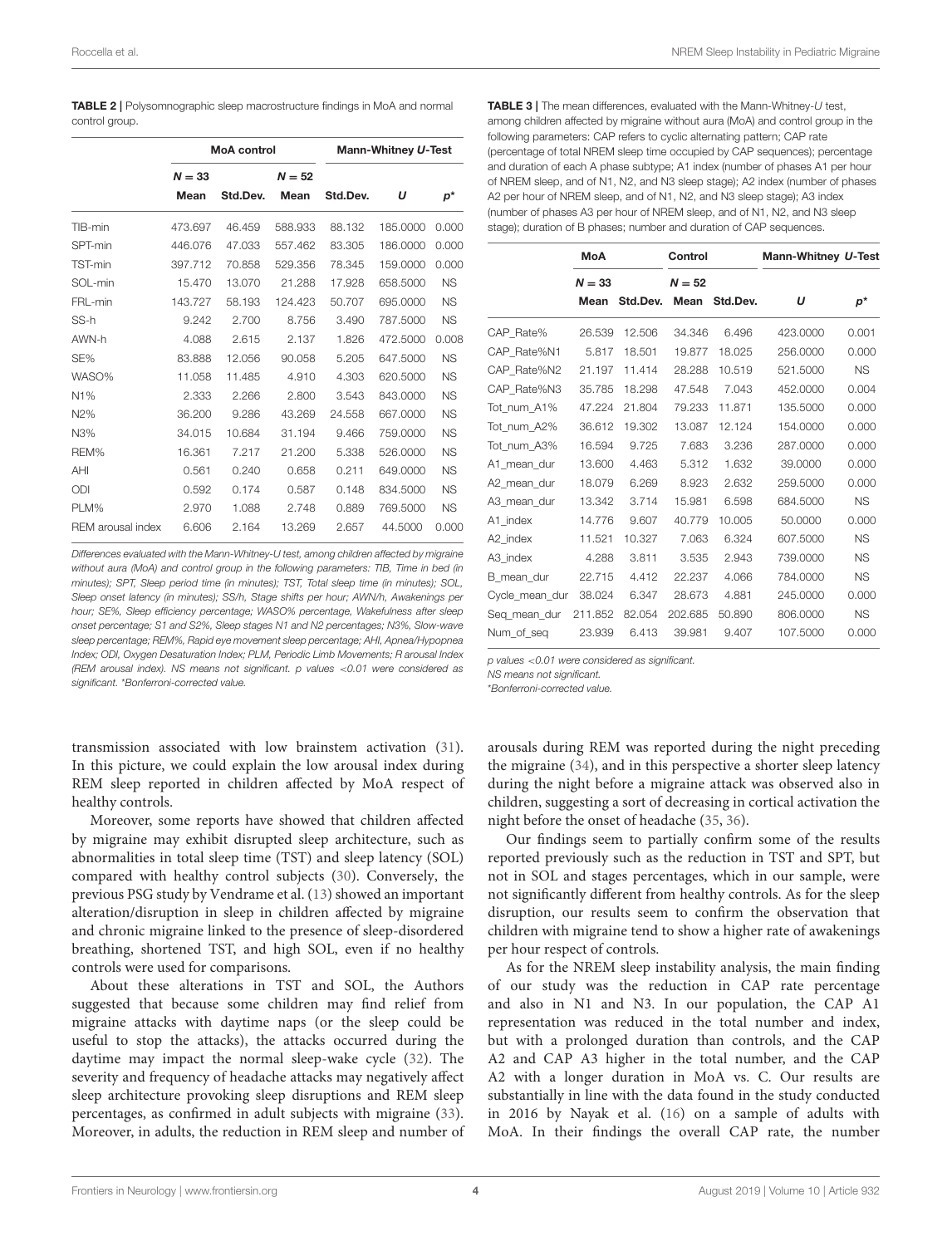of CAP cycles and phase B duration was lower among migraineurs while the total phase A and phase 1 duration were increased.

Moreover, our findings confirm the reduction in CAP rate evidenced by Della Marca et al. in adults with frequent MoA [\(37\)](#page-5-13). From this point of view, the reduction in oscillatory components during sleep in our sample could be reflecting a general hypoactivity of the arousal systems. Each of these systems has ascending projections to the cortex (which stimulate cortical activation and induce fast EEG activity) and descending projections to the spinal cord (which stimulate motor activation and induce high EMG activity) [\(38\)](#page-5-14) and are located within the brainstem, the thalamus, the hypothalamus, and the basal forebrain [\(39\)](#page-5-15). These areas could be considered actually as the generators of the migraine attacks [\(40,](#page-5-16) [41\)](#page-5-17).

In our sample the CAP reduction involved prevalently the A1 phases subtypes, less so the high-frequency EEG arousals. One main role of CAP A1 fluctuations is to buffer the effect of perturbations occurring during NREM sleep [\(37\)](#page-5-13). It can therefore be speculated that the reduction of CAP expresses a reduced efficacy of such mechanisms of processing of incoming inputs during sleep in migraine. Finally, we have to consider that to the best our knowledge, this is the first attempt to evaluate NREM instability and CAP parameters in children affected by migraine without aura compared with a control group.

In conclusion, the reduction of arousability and lower NREM sleep instability seem to be associated with MoA in children. These findings may have clinical implications.

### **REFERENCES**

- <span id="page-4-0"></span>1. Evers S. Sleep and headache: the biological basis. Headache. (2010) 50:1246– 51. doi: [10.1111/j.1526-4610.2010.01730.x](https://doi.org/10.1111/j.1526-4610.2010.01730.x)
- <span id="page-4-1"></span>2. Yokoyama M, Yokoyama T, Funazu K, Yamashita T, Kondo S, Hosoai H, et al. Associations between headache and stress, alcohol drinking, exercise, sleep, and comorbid health conditions in a Japanese population. J Headache Pain. [\(2009\) 10:177–85. doi: 10.1007/s10194-009-](https://doi.org/10.1007/s10194-009-0113-7) 0113-7
- 3. Seidel S, Hartl T, Weber M, Matterey S, Paul A, Riederer F, et al. PAMINA study group. Quality of sleep, fatigue and daytime sleepiness in migraine–a controlled study. Cephalalgia. (2009) 29:662–9. doi: [10.1111/j.1468-2982.2008.01784.x](https://doi.org/10.1111/j.1468-2982.2008.01784.x)
- <span id="page-4-2"></span>4. Mitsikostas DD, Viskos A, Papadopoulos D. Sleep and headache: the clinical relationship. Headache. (2010) 50:1233–45. doi: [10.1111/j.1526-4610.2010.01729.x](https://doi.org/10.1111/j.1526-4610.2010.01729.x)
- <span id="page-4-3"></span>5. Dosi C, Riccioni A, Della Corte M, Novelli L, Ferri R, Bruni O. Comorbidities of sleep disorders in childhood and adolescence: focus on migraine. Nat Sci Sleep. (2013) 5:77–85. doi: [10.2147/NSS.S34840](https://doi.org/10.2147/NSS.S34840)
- 6. Rainero I, Rubino E, Gallone S, Fenoglio P, Picci LR, Giobbe L, et al. Evidence for an association between migraine and the hypocretin receptor 1 gene. J Headache Pain. (2011) 12:193–9. doi: [10.1007/s10194-011-0314-8](https://doi.org/10.1007/s10194-011-0314-8)
- <span id="page-4-4"></span>7. Messina A, Bitetti I, Precenzano F, Iacono D, Messina G, Roccella M, et al. Non-rapid eye movement sleep parasomnias and migraine: a role of orexinergic projections. Front Neurol. (2018) 9:95. doi: [10.3389/fneur.2018.00095](https://doi.org/10.3389/fneur.2018.00095)
- <span id="page-4-5"></span>8. Lateef TM, Merikangas KR, He J, Kalaydjian A, Khoromi S, Knight E, et al. Headache in a national sample of American children: prevalence and comorbidity. J Child Neurol. (2009) 24:536.e43. doi: [10.1177/0883073808327831](https://doi.org/10.1177/0883073808327831)

However, further studies are needed for a better comprehension of the pathophysiological mechanisms underlying the link between migraine and NREM sleep and to investigate possible consequent clinical implications and preventive treatments.

### ETHICS STATEMENT

The investigation was carried out in accordance with the principles of the Declaration of Helsinki [\(18\)](#page-4-15). The Departmental Ethics Committee approved the study. Ethics committee protocol and approval was not considered as necessary, because the evaluation done is part of the clinical routine normally performed for children and adolescents in our Unit referred for migraine without aura.

#### AUTHOR CONTRIBUTIONS

MR, RM, FO, DS, FP, IB, GM, DI, and MC: substantial contributions to the conception or design of the work, or the acquisition, analysis, or interpretation of data for the work and agreement to be accountable for all aspects of the work in ensuring that questions related to the accuracy or integrity of any part of the work are appropriately investigated and resolved. MR, RM, FO, DS, FP, IB, GM, BG, ME, FS, GD, CL, MS, VR, PM, DI, and MC: drafting the work or revising it critically for important intellectual content and final approval of the version to be published. All authors read and approved the final manuscript.

- <span id="page-4-6"></span>9. Miller VA, Palermo TM, Powers SW, Scher MS, Hershey AD. Migraine headaches and sleep disturbances in children. Headache. (2003) 43:362–8. doi: [10.1046/j.1526-4610.2003.03071.x](https://doi.org/10.1046/j.1526-4610.2003.03071.x)
- <span id="page-4-7"></span>10. Dexter JD. The relationship between disorders of arousal from sleep and migraine. Headache. (1986) 26:322.
- <span id="page-4-8"></span>11. Dexter J, Weitzman ED. The relationship of nocturnal headaches to sleep stage patterns. Neurology. (1970) 20:513–8. doi: [10.1212/WNL.20.5.513](https://doi.org/10.1212/WNL.20.5.513)
- <span id="page-4-9"></span>12. Goder R, Fritzer G, Kapsokalyvas A, Kropp P, Niederberger U, Strenge H, et al. Polysomnographic findings in nights preceding a migraine attack. Cephalalgia. (2001) 21:31–7. doi: [10.1046/j.1468-2982.2001.00141.x](https://doi.org/10.1046/j.1468-2982.2001.00141.x)
- <span id="page-4-10"></span>13. Vendrame M, Kaleyias J, Valencia I, Legido A, Kothare SV. Polysomnographic findings in children with headaches. Pediatr Neurol. (2008) 39:6–11. doi: [10.1016/j.pediatrneurol.2008.03.007](https://doi.org/10.1016/j.pediatrneurol.2008.03.007)
- <span id="page-4-11"></span>14. Bruni O, Miano S, Galli F, Verrillo E, Guidetti V. Sleep apnea in childhood migraine. J Headache Pain. (2000) 1:169–72. doi: [10.1007/s101940070039](https://doi.org/10.1007/s101940070039)
- <span id="page-4-12"></span>15. Karthik N, Sinha S, Taly AB, Kulkarni GB, Ramachandraiah CT, Rao S. Alteration in polysomnographic profile in 'migraine without aura' compared to healthy controls. Sleep Med. (2013) 14:211–41. doi: [10.1016/j.sleep.2012.10.019](https://doi.org/10.1016/j.sleep.2012.10.019)
- <span id="page-4-13"></span>16. Nayak C, Sinha S, Nagappa M, Nagaraj K, Kulkarni GB, Thennarasu K, et al. Study of sleep microstructure in patients of migraine without aura. Sleep Breath. (2016) 20:263–9. doi: [10.1007/s11325-015-1207-x](https://doi.org/10.1007/s11325-015-1207-x)
- <span id="page-4-14"></span>17. Headache Classification Committee of the International Headache Society. The International Classification of Headache Disorders. Cephalalgia. (2018) 38:1–2. doi: [10.1177/0333102417738202](https://doi.org/10.1177/0333102417738202)
- <span id="page-4-15"></span>18. World Medical Association. World Medical Association Declaration of Helsinki: ethical principles for medical research involving human subjects. JAMA. (2013) 27:2191–4. doi: [10.1001/jama.2013.281053](https://doi.org/10.1001/jama.2013.281053)
- <span id="page-4-16"></span>19. Jasper HH. The 10–20 electrode system of the international federation. Electroencephalogr Clin Neurophysiol. (1958) 10:370–5.